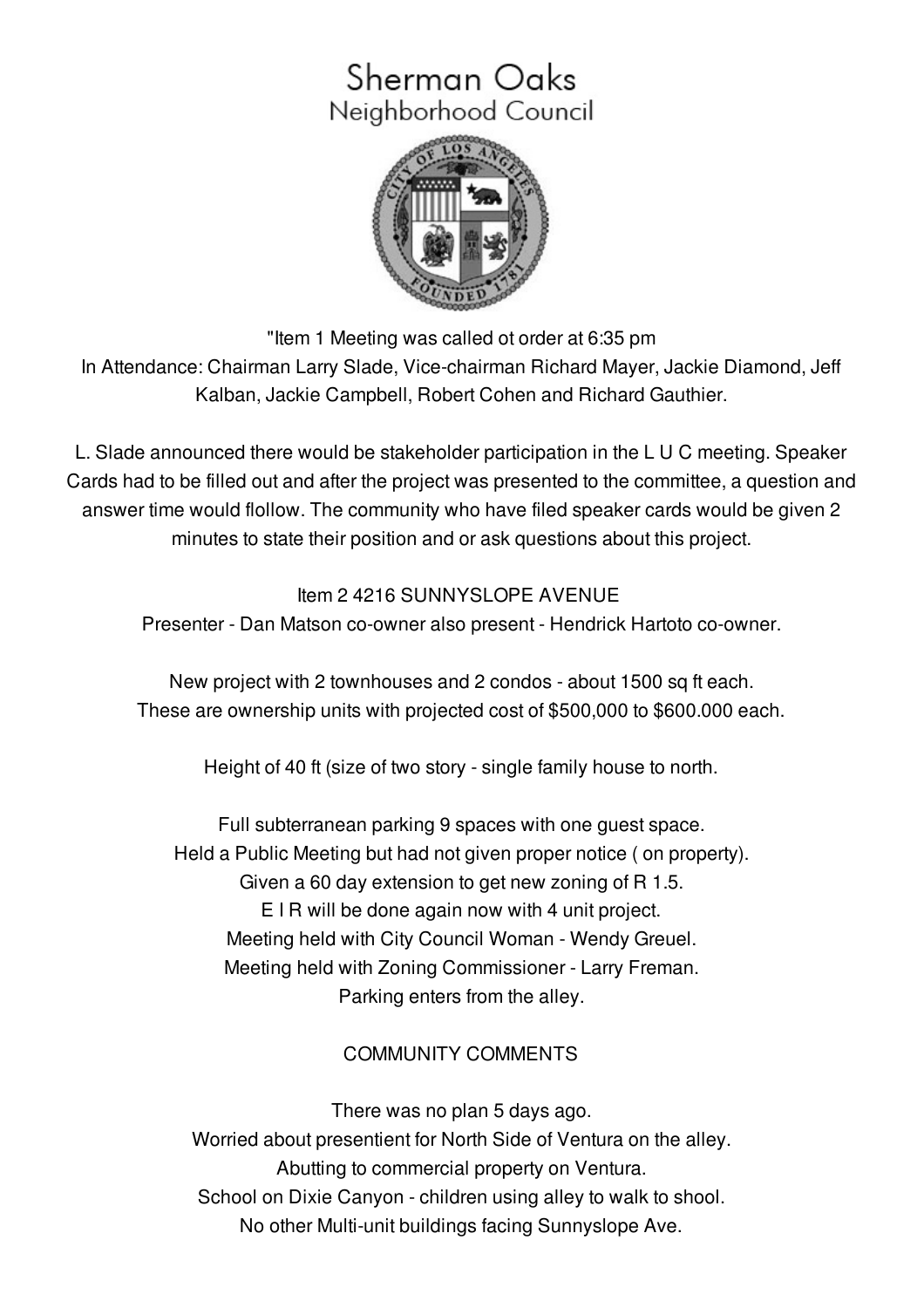Alley access to townhouse parking. Many detail missing from presentation. Subterranean parking appears to be a problem.

#### PICTURES PRESENTED TO COMMITTEE

Front view of property (looking south). Front view of property (l00king north) Parking lot directly behind property From alley looking toward Greenbush. Vacant lot on alley facing Dixie Canyon. Looking down Alott Street - standing in parking lot

COMMITTEE ACTION

L Slade thanked everyone for their input and stated this project will be invited to return to the L U C meeting.

## Item 3 14227 - 142535 MAGNOLIA STREET Presenter Horace Heidt - owner

H. Heidt introduced Mr. Dick Van Patton to say a few words about Horace Heidt's Estates

Mr. Van Patton gave a bit of personal history. Families first apartment here in California 11 year resident - very happy experience. It is beautiful and well managed.

#### H. HEIDTS'S PRESENTATION

All with in city zoning (R-3). No variances. No alley access ( with Fire Dept approval). 45 rental units. 3 stories on Magnolia - 2 stories on North side. Wall on West.Large West side trees. Well developed detailed landscape. Courtyard with trees and waterfall.

COMMITTEE COMMENTS

This is a Buyer Right Project. Alley is used for trash only.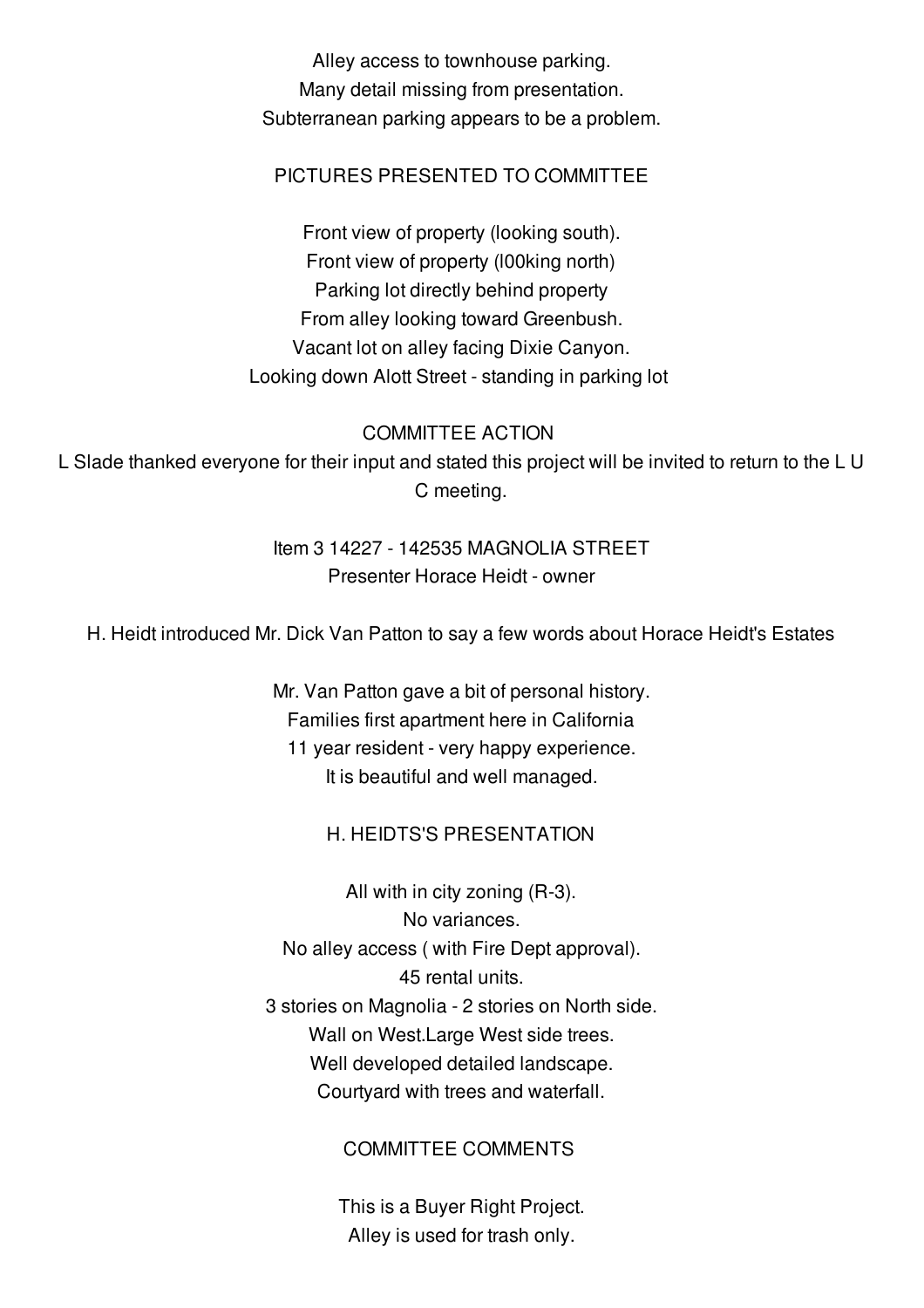9 one bedroom with 1 1/2 parking spaces. 36 two bedroom with 2 parking spaces. 11 guest parking spaces . Lenght of construction 11 months. Steve Rice Contracto. Starting October 2004.

## PUBLIC COMMENTS

Under staffed at present time. No parking for guest.

Mr Lincoln from Sherman Oaks Chamber of Commerce stated ""A good project and it wil be good for Sherman Oaks businesses"".

## ITEMS PRESENTED TO COMMITTEE

A picture of finished apartments with description of actions taken on this project. 5 pages of petitions with 104 signatures in favor of this project.

## COMMITTEE ACTION

L. Slade thanked Mr. Heidt for coming before the committee and as there was no request: there was no formal action by the LUC. It was noted that there was a preponderance of the community; that was still present, were in favor of this project.

Item 4 APPROVAL OF MINUTES JULY 19TH

No action taken

Item 5 APPROVAL OF MINUTES AUGUEST 16TH

No action taken

## Item 6 REVIEW: REQUIREMENTS FOR PRESENTATIONN

No action taken

## Item 7 OVERVIEW OF NEXT MONTH AGENDA October 18th

No action taken

#### Item 8 COMMENTS FROM COMMITTEE